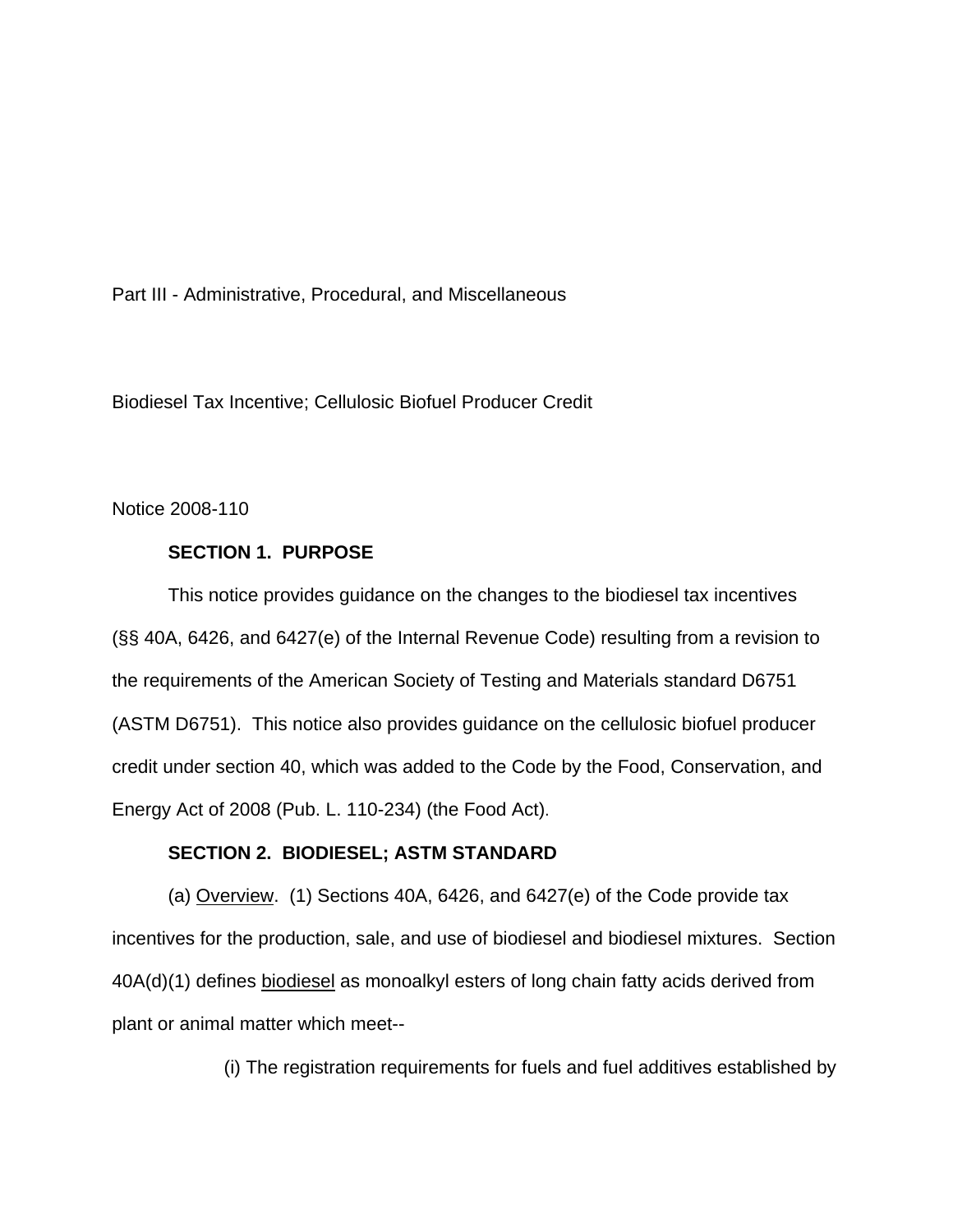the Environmental Protection Agency under section 211 of the Clean Air Act (42 U.S.C. 7545), and

(ii) The requirements of ASTM D6751.

 (2) Section 6426(c)(4) of the Code disallows the biodiesel mixture credit of § 6426 unless the producer of the mixture obtains a certificate, in such form and manner as prescribed by the Secretary, from the producer of the biodiesel that identifies the product produced and the percentage of biodiesel and agri-biodiesel in the product. Section 40A(b)(4) provides a similar rule for the biodiesel mixture credit and biodiesel credit allowed by § 40A.

(3) Notice 2005-62, 2005-35 I.R.B. 443, provides a model certificate for this purpose. In completing this certificate, a biodiesel producer certifies, among other things, that the biodiesel it has produced and sold meets the requirements of ASTM D6751.

(4) The forms on which taxpayers claim the biodiesel incentives (Form 8864 (Biodiesel and Renewable Diesel Credit), Form 720 (Quarterly Federal Excise Tax Return), and Form 8849 (Claim for Refund of Excise Tax)) require the claimant to certify that the claim relates to biodiesel that meets the requirements of ASTM D6751.

(b) Revised Specification for Biodiesel; ASTM D6751*.* Effective on October 13, 2008, the American Society of Testing and Materials revised the requirements of ASTM D6751 by adding a cold soak filtration test for biodiesel (the October 13, 2008 revision).

(c) Transitional rule*.* If a claim relates to production, sale, or use of biodiesel or a biodiesel mixture and the production, sale, or use occurs before April 1, 2009, a

2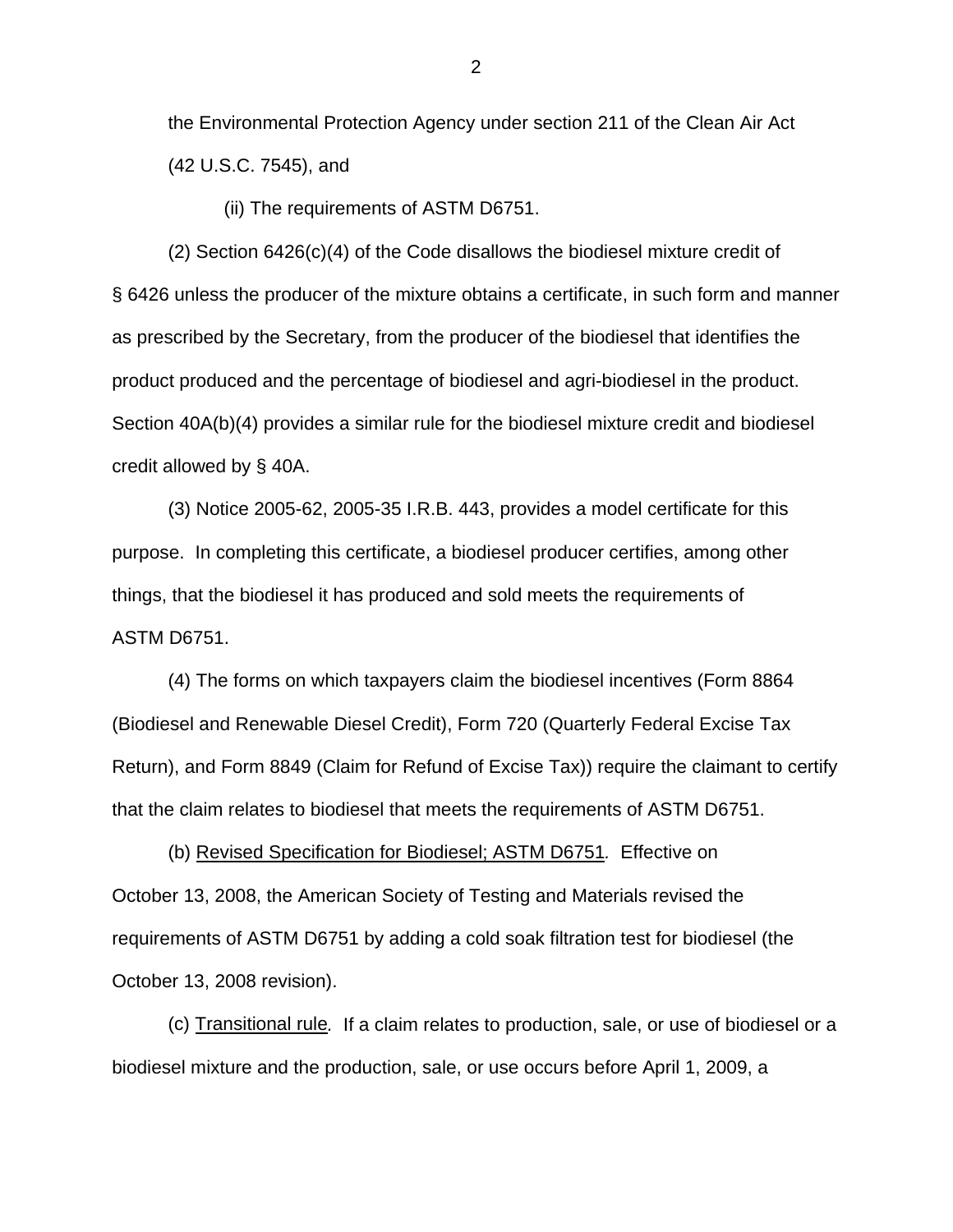certification that the biodiesel covered by the claim meets the requirements of ASTM D6751 is valid if the biodiesel meets the requirements of ASTM D6751 as in effect either before or after the October 13, 2008, revision adding the cold soak filtration test for biodiesel. If a claim relates to production, sale, or use of biodiesel or a biodiesel mixture and the production, sale, or use occurs after April 1, 2009, a certification that the biodiesel covered by the claim meets the requirements of ASTM D6751 is valid only if the biodiesel satisfies the requirements of ASTM D6751 as in effect after the October 13, 2008, revision adding the cold soak filtration test for biodiesel.

## **SECTION 3. CELLULOSIC BIOFUEL PRODUCER CREDIT**

(a) Overview*.* Section 15321 of the Food Act provides for a cellulosic biofuel producer credit under § 40 of the Code. The credit is allowed to a taxpayer for cellulosic biofuel that the taxpayer produces after December 31, 2008, and before January 1, 2013, and sells for use or uses for a purpose described in § 40(b)(6)(C).

(b) Definition. (1) Section  $40(b)(6)(E)$  provides that cellulosic biofuel means any liquid fuel (other than low-proof alcohol) which--

(i) Is produced from any lignocellulosic or hemicellulosic matter that is available on a renewable or recurring basis, and

(ii) Meets the registration requirements for fuels and fuel additives established by the Environmental Protection Agency under section 211 of the Clean Air Act (42 U.S.C. 7545).

(2) For purposes of paragraph (b)(1) of this section, low-proof alcohol is any alcohol with a proof of less than 150. The determination of the proof of any alcohol shall be made without regard to any added denaturants.